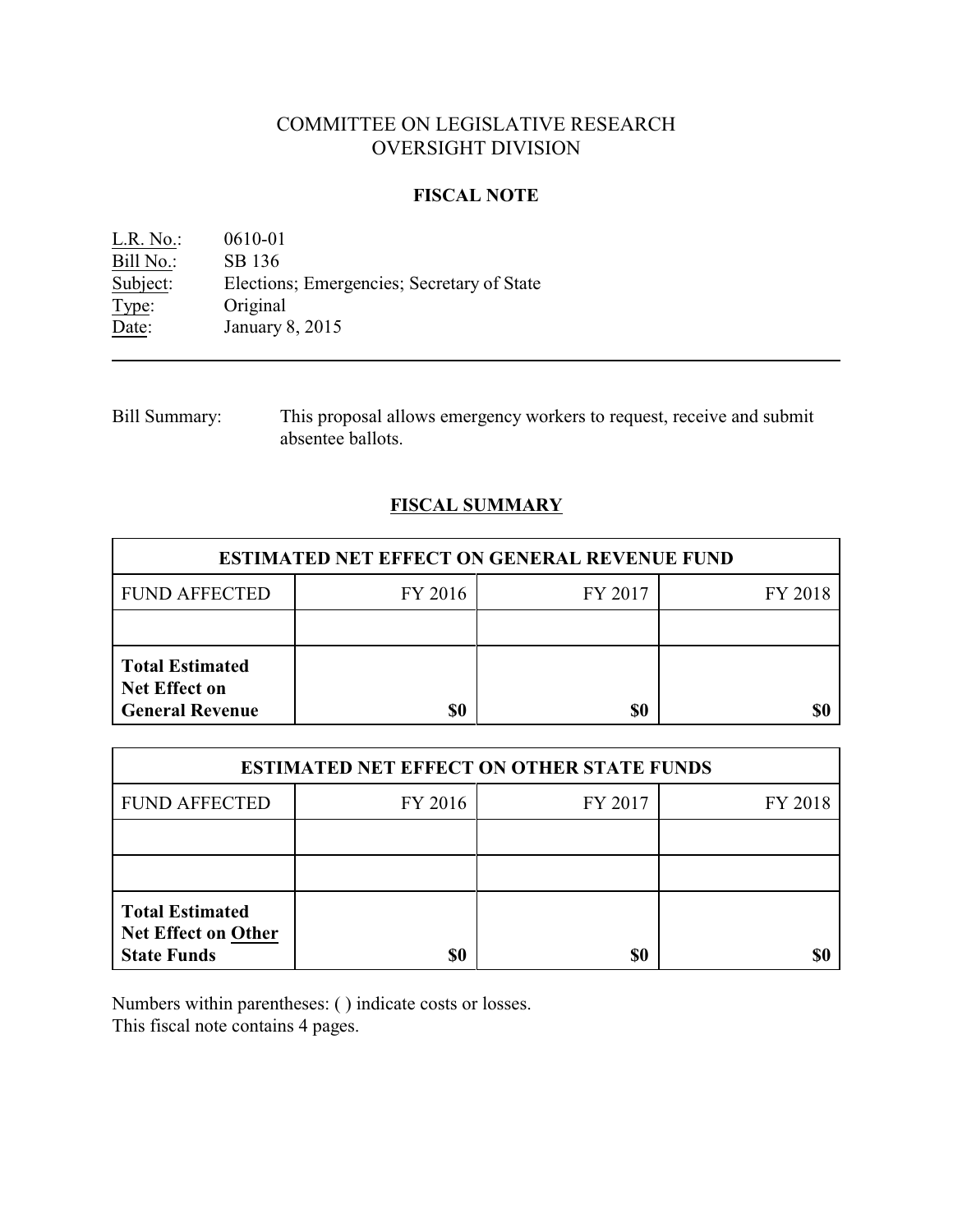L.R. No. 0610-01 Bill No. SB 136 Page 2 of 4 January 8, 2015

| <b>ESTIMATED NET EFFECT ON FEDERAL FUNDS</b>                               |         |         |         |  |
|----------------------------------------------------------------------------|---------|---------|---------|--|
| <b>FUND AFFECTED</b>                                                       | FY 2016 | FY 2017 | FY 2018 |  |
|                                                                            |         |         |         |  |
|                                                                            |         |         |         |  |
| <b>Total Estimated</b><br><b>Net Effect on All</b><br><b>Federal Funds</b> | \$0     | \$0     |         |  |

| <b>ESTIMATED NET EFFECT ON FULL TIME EQUIVALENT (FTE)</b>    |         |         |         |  |
|--------------------------------------------------------------|---------|---------|---------|--|
| <b>FUND AFFECTED</b>                                         | FY 2016 | FY 2017 | FY 2018 |  |
|                                                              |         |         |         |  |
|                                                              |         |         |         |  |
| <b>Total Estimated</b><br><b>Net Effect on</b><br><b>FTE</b> |         |         |         |  |

 $\Box$  Estimated Net Effect (expenditures or reduced revenues) expected to exceed \$100,000 in any of the three fiscal years after implementation of the act.

| <b>ESTIMATED NET EFFECT ON LOCAL FUNDS</b> |         |         |         |
|--------------------------------------------|---------|---------|---------|
| I FUND AFFECTED                            | FY 2016 | FY 2017 | FY 2018 |
| Local Government                           | \$0     | \$0     | \$0     |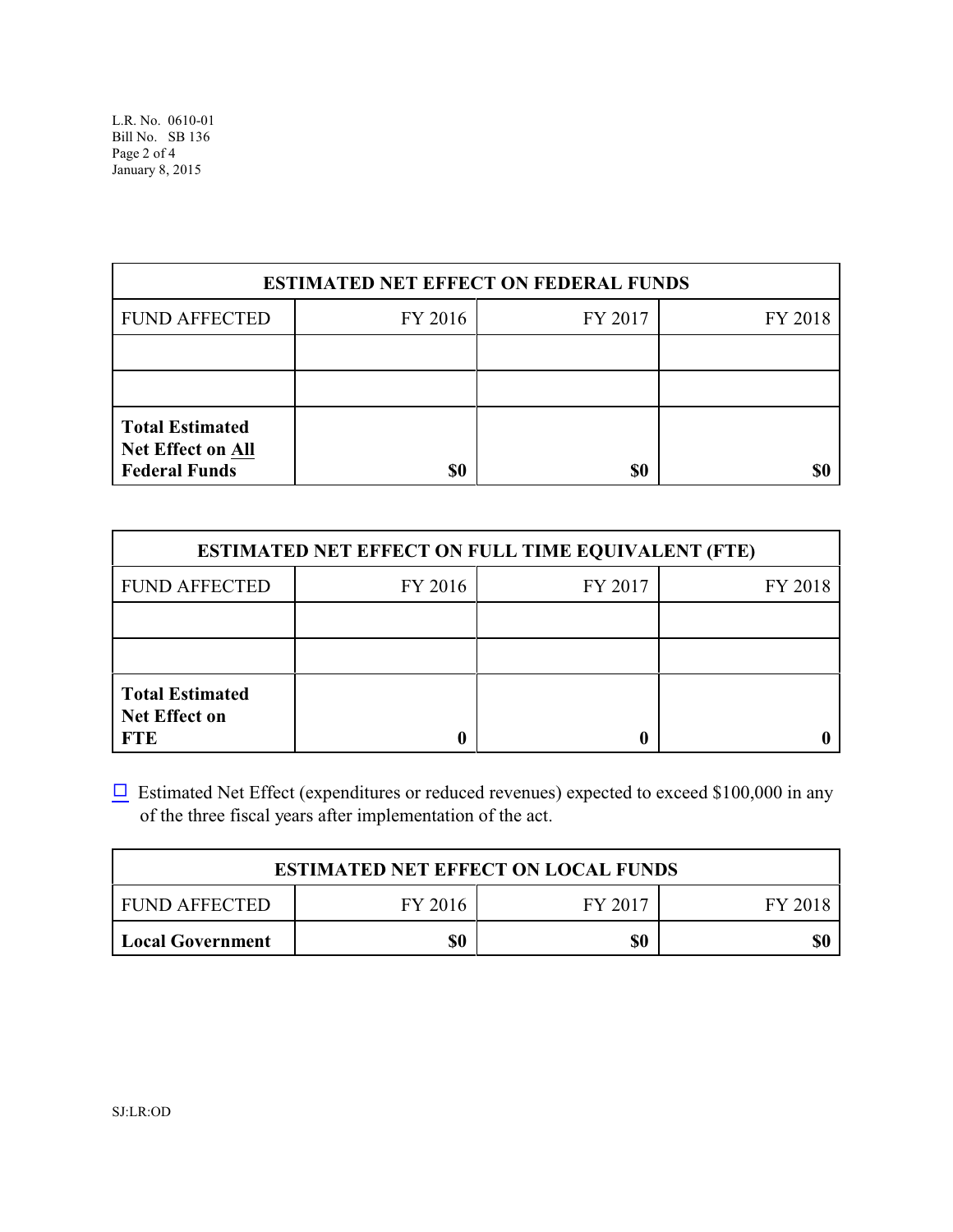L.R. No. 0610-01 Bill No. SB 136 Page 3 of 4 January 8, 2015

## **FISCAL ANALYSIS**

#### ASSUMPTION

Officials at the **St. Louis County Board of Election Commission** assumes the potential impact to the St. Louis County Absentee Department would be very minimal. Any possible additional costs would include a new affidavit envelope that includes an "emergency worker" reason for voting absentee and a few hours of overtime if there were a large amount of emergency worker applications to be processed. No additional mailing costs would be anticipated.

Officials at the **St. Louis City Board of Election Commission** assume this proposal could have some costs associated with it if the current absentee envelopes would need to be changed to reflect "emergency worker" as a reason to vote absentee. Additional costs could be applied if the type of mailing changed as well.

Officials at the **Lincoln County Clerk's Office**, **Monroe County Clerk**, the **Office of the Secretary of State**, and the **Platte County Board of Election Commission** each assume no fiscal impact from this proposal to their respective organizations.

**Oversight** assumes this proposal would not have an impact unless an emergency was declared and the emergency workers requested absentee ballots. Oversight assumes the local election authorities could provide those absentee ballots within their existing resources and therefore, this proposal would not have a fiscal impact.

| FISCAL IMPACT - State Government | FY 2016    | FY 2017    | FY 2018    |
|----------------------------------|------------|------------|------------|
|                                  | <u>\$0</u> | <u>\$0</u> | <u>\$0</u> |
| FISCAL IMPACT - Local Government | FY 2016    | FY 2017    | FY 2018    |
|                                  | <u>\$0</u> | <u>\$0</u> | <u>\$0</u> |

## FISCAL IMPACT - Small Business

No direct fiscal impact to small businesses would be expected as a result of this proposal.